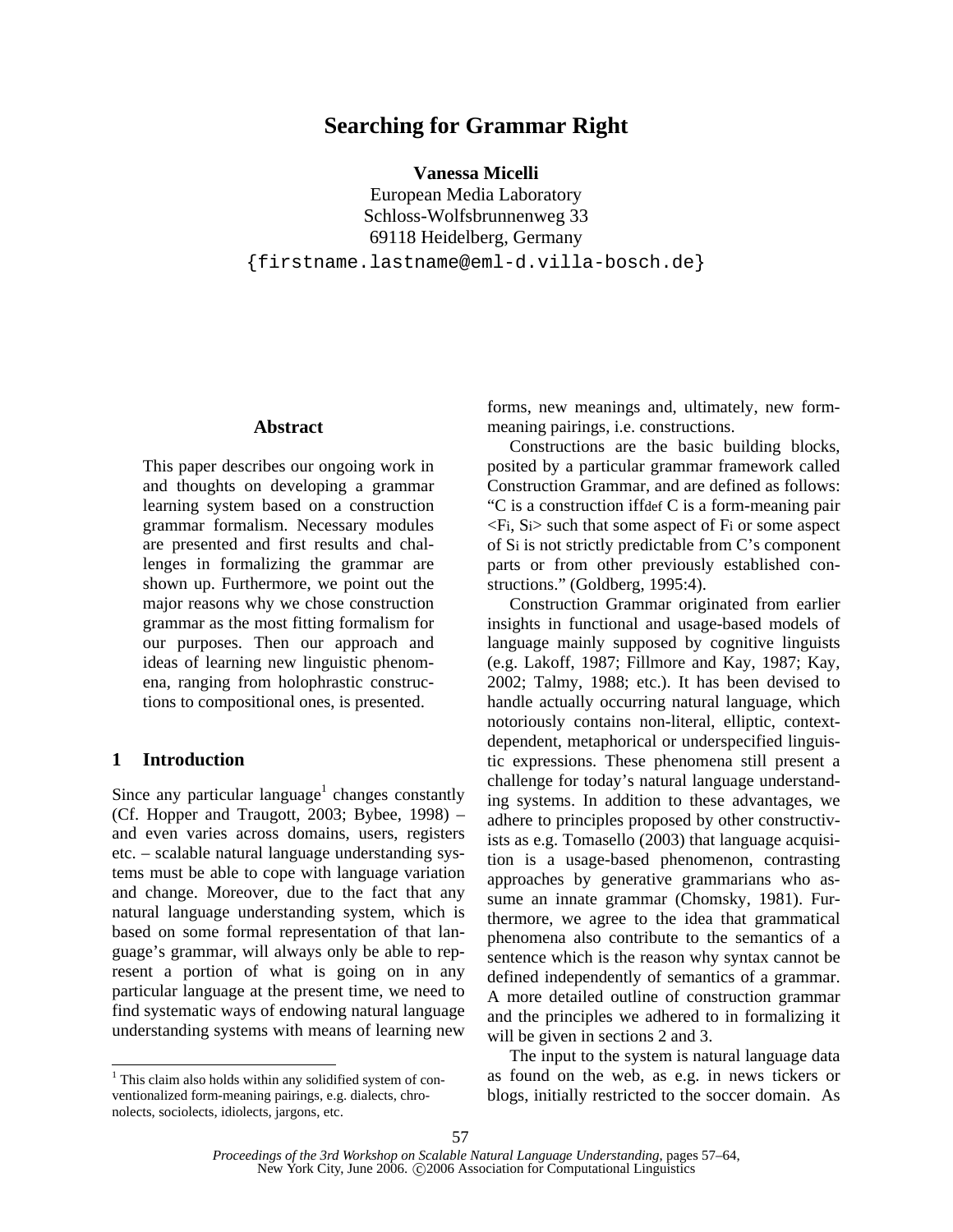the learning process develops the input will gradually be extended to other domains. A description of the corpus and its selection process will be given in section 4. Section 5 provides an outlook on the learning paradigm, while the last section presents some future issues and conclusions.

## **2 Grammar Formalism**

The most crucial foundation that is needed to build a grammar learning system is a grammar formalism. Therefore, we are designing a new formalization of construction grammar called ECtoloG (Porzel et al., 2006; Micelli et al., in press).

One existing formal computational model of construction grammar is the Embodied Construction Grammar (ECG) (Chang et al., 2002; Bergen and Chang, 2002), with its main focus being on language understanding and later simulation<sup>2</sup>. A congruent and parallel development has led to FCG which simulates the emergence of language (Steels, 2005). FCG is mainly based on the same primitives and operators as ECG is. We decided to employ ECG in our model mainly for historical reasons (see details about its development in the following section), adhering to its main primitives and operators, but employing the state of the art in knowledge representation. We adopt insights and mechanisms of FCG where applicable.

## **2.1 Construction Grammar and ECG**

One main difference between West Coast Grammar (Langacker, 1987; Lakoff, 1987) and East Coast Grammar (Chomsky, 1965; Katz, 1972) is the fact that construction grammar offers a vertical – not a horizontal – organisation of any knowledge concerning a language's grammar. That is, that generative grammars split form from function. Syntax, morphology, a lexicon or other formal components of the grammar constitute form, while the conventional function is defined by semantics.

All constructions of a language, however, form in Langacker's terms "a structured inventory of conventional linguistic units" (Langacker, 1987:54). This inventory is network-structured, i.e. there are at least taxonomic links among the constructions (Diessel, 2004). This structure presents one of the main differences between generative and construction grammars (Croft, to appear). One of the most cited examples that evidences the necessity, that there can be no explicit separation between syntax and semantics, is Goldberg's example sentence (Goldberg, 1995:29):

#### (1) *he sneezed the napkin off the table.*

The whole meaning of this sentence cannot be gathered from the meanings of the discrete words. The direct object *the napkin* is not postulated by the verb *to sneeze*. This intransitive verb would have three arguments in a lexico-semantic theory: 'X causes Y to move Z by sneezing'. Goldberg states that the additional meaning of caused motion which is added to the conventional meaning of the verb *sneeze* is offered by the respective causedmotion construction. Based on this background ECG – a formal computational model of construction grammar – was developed within the Neural Theory of Language project (NTL) and the EDU project (EDU).

While other approaches consider language as completely independent from the organism which uses it, ECG claims that several characteristics of the user's sensorimotor system can influence his or her language (Gallese and Lakoff, 2005). The needed dynamic and inferential semantics in ECG is represented by embodied schemas. These schemas are known under the term of *image schemas* in traditional cognitive semantics and constitute schematic recurring patterns of sensorimotor experience (Johnson, 1987; Lakoff, 1987).

The current ASCII format of ECG is insufficient for building scalable NLU systems in the long run. Therefore, our attempt at formalizing construction grammar results in an ontological model that combines two ontological modeling frameworks endowed with a construction grammar layer, based on the main ideas behind ECG. The following section describes the resulting ontology, pointing out main challenges and advantages of that approach.

## **3 Formalizing Construction Grammar**

The ontological frameworks mentioned above are *Descriptions & Situations* (D&S) (Gangemi and Mika, 2003) and *Ontology of Information Objects*  (OIO) (Guarino, 2006), which both are extensions of the *Descriptive Ontology for Linguistic and* 

<sup>&</sup>lt;sup>2</sup> For a detailed ECG analysis of a declarative utterance, i.e. the sentence *Harry walked into the cafe*, see Bergen and Chang (2002).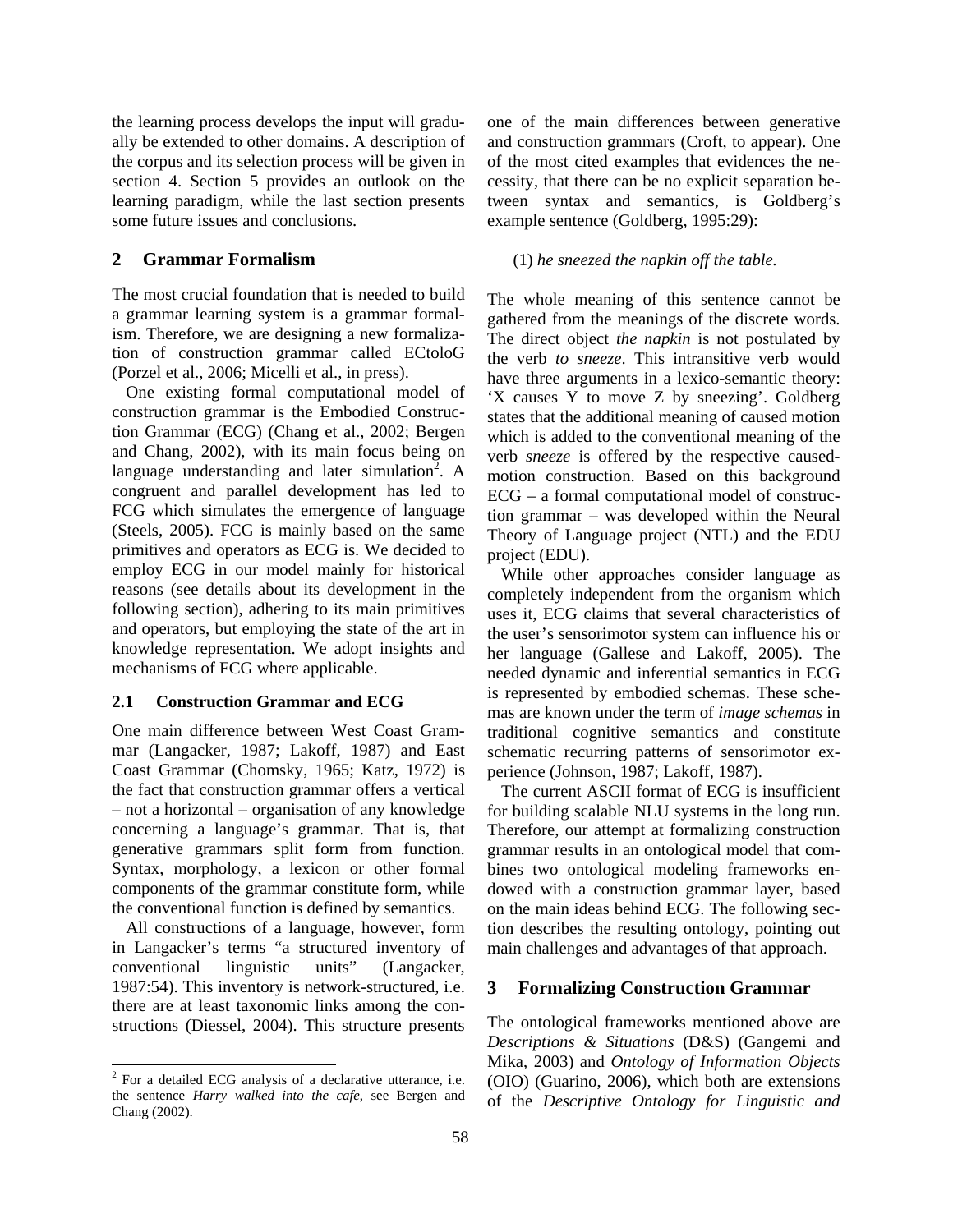*Cognitive Engineering* (DOLCE) (Masolo et al., 2003).

 D&S is an ontology for representing a variety of reified contexts and states of affairs. In contrast to physical objects or events, the extensions of ontologies to the domain of non-physical objects pose a challenge to the ontology engineer. The reason for this lies in the fact that non-physical objects are taken to have meaning only in combination with some other *ground* entity. Accordingly, their logical representation is generally set at the level of theories or models and not at the level of concepts or relations (see Gangemi and Mika, 2003). It is, therefore, important to keep in mind that the meaning of a given linguistic expression emerges only through the combination of both linguistic and conceptual knowledge with "basic" ontological knowledge, as modeled in such ground ontologies.

Next to the support via dedicated editors and inference engines, one of the central advantages of our ensuing ontological model over the currently used ASCII-format of ECG lies in its compatibility with other ground ontologies developed within the Semantic Web framework.<sup>3</sup>

## **3.1 Modeling of Constructions**

Constructions are modeled in the ECtoloG as information-objects. According to the specification of the OIO, information objects have – amongst others – the following properties: They are social objects realizable by some entity and they can express a description, which represents in this ontology the ontological equivalent of a meaning or a conceptualization. Since a construction constitutes a pairing of form and meaning according to the original theory of construction grammar, both properties are of advantage for our ontological model. To keep the construction's original structure, the form pole can be modeled with the help of the *realized-by* property*<sup>4</sup>* while the meaning pole is built via the *edns:expresses* property. Both processes are described more detailed in the following section.

#### **Holophrastic Constructions**

 $\overline{a}$ 

The class of lexical constructions is modeled as a subclass of *referringConstruction*. Since it is a subclass of the class *information-object* it inherits the *edns:expresses* property. The *referringConstruction* class has a restriction on this property that denotes, that at least one of the values of the *edns:expresses* property is of type *schema*. Modeling this restriction is done by means of the built-in *owl:someValuesFrom* constraint. The restriction counts for all constructions that *express* a *schema*. It has no effect on the whole class of *constructions*, i.e. it is possible that there exist constructions that do not *express* a single schema, as e.g. compositional ones, whose meaning is a composite of all constructions and schemas that constitute that compositional construction.

The form pole of each construction is modeled with the help of the *realized-by* property. This property designates that a (physical) representation – as e.g. the orthographic form of the construction – realizes a non-physical object – in this case our construction. This property is also inherited from the class *information-object,* the superclass of constructions. What fills the range of that property is the class of *edns:physical-realization*. Therefore, we define an instance of *inf:writing,* which then fills the form pole of the respective construction. This instance has once more a relation which connects it to instances of the class *inf:word* which designate the realization of the instance of the *inf:writing* class.

This way of modeling the form pole of each lexical construction enables us to automatically populate our model with new instances of constructions, as will be described more detailed in section 5.1.

Analogous to the modeling of meaning in the original ECG, the meaning pole is 'filled' with an instance of the class of *image schema*. This can be done with the help of the *edns:expresses* relation. This relation is defined, according to the specification of the D&S ontology, as a relation between information objects that are used as representations (signs) and their content, i.e. their meaning or conceptualization. In this ontology, content is reified as a description, which offered us the possibility to model image schemas as such. How image schemas are modeled will be described in section 3.2.

#### **Compositional Constructions**

Compositional constructions are constructions which are on a higher level of abstraction than holophrastic ones. This means, that there exist constructions which combine different constructions

<sup>&</sup>lt;sup>3</sup> For more details see Porzel et al. (2006).

<sup>&</sup>lt;sup>4</sup> We adhere to the convention to present both ontological properties, classes, and instances in italics.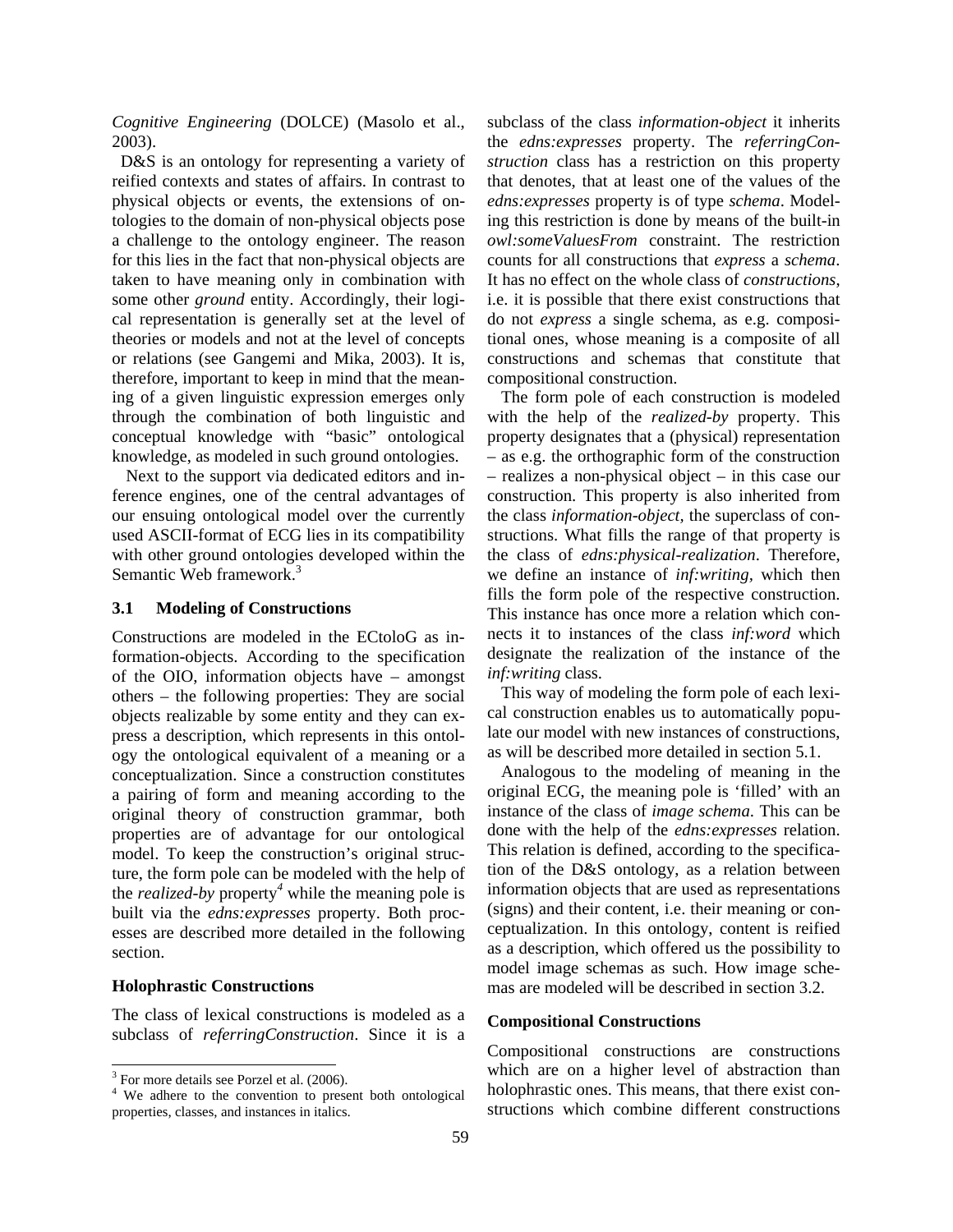into one unit. ECG designed a so-called constructional block, wherein several constructions are subsumed under and accessible in one more complex construction.

An example is the DetNoun construction, which combines a determiner and a noun to form one unit. There is the possibility to model different constraints both in the form pole and in the meaning pole of a construction. A form constraint applying to this exact construction is determining that the determiner comes before the noun. This understanding of *before* corresponds to Allen's definition of his interval relations (Allen, 1983), which states that they don't necessarily have to follow each other but that there could be some modifiers in between the two components of this construction.

A meaning constraint of this construction determines, that the meaning of the noun, used in this respective construction, is assigned to the meaning of the resulting complex construction.<sup>5</sup> To be able to represent these phenomena, we firstly defined a class *construction-parameter*, that denotes a subclass of *edns:parameter*, a subclass of *edns:concept*. There is a property restriction on the class that states that all values of the *requisite-for* property have to be of type *construction*. This determines instances of the class *constructionparameter* to be used only in constructions on a higher level of abstraction. All constructions used on level 0 of a grammar<sup> $6$ </sup>, i.e. lexical constructions, are at the same time instances of the class *construction-parameter* so that they can be used in more abstract constructions. The form and meaning constraints still need to be modeled in our framework. To determine which constructions are used in which more abstract construction, new properties are defined. These properties are subproperties of the *requisite-for* property. An example is the *requisite-detnoun-akk-sg* property. This property defines that the accusative singular determiner construction and the corresponding noun construction can be *requisite-for* the compositional construction that combines these two lexical constructions into one noun phrase.

 $\overline{a}$ 

#### **3.2 Modeling of Image Schemas**

Following Johnson and Lakoff (Johnson, 1987; Lakoff and Johnson, 1980; Lakoff, 1987) image schemas are schematic representations that capture recurrent patterns of sensorimotor experience. According to ECG, a schema is a description whose purpose is filling the meaning pole of a construction. It consists of a list of schematic roles that can serve as simulation parameters.

In ECG, schemas can be evoked by or can evoke other schemas, i.e. particular schematic-roles of another schema can be imported. A schema can, therefore, be defined against the background of another schema<sup>7</sup>. The property *evokes* and its inverse property *evoked-by* have been defined as subproperties of the *dol:generically-dependent-on* property and its inverse property *dol:genericdependent* respectively. Generic dependence is defined in the DOLCE ontology as the dependence on an individual of a given type at some time.

The class of *image schemas* is modeled as a subclass of *edns:description* (see definition of description in 3.1), in order to enable being employed in the meaning pole of constructions.

## **Schematic Roles**

The class of *schematic-roles* is a subclass of the *edns:concept* class. In the specification of D&S a concept is classified as a non-physical object which again is defined by a description. Its function is classifying entities from a ground ontology in order to build situations that can satisfy the description. Schematic roles are parameters that allow other schemas or constructions to refer to the schema's key variable features, e.g. the role of a trajector in a Trajector Landmark-Schema can be played by the same entity that denotes the mover in e.g. a caused-motion schema.

At the moment, they are modeled with the help of the *edns:defines* property. A schema defines its schematic roles with this property, denoting a subproperty of the *edns:component* property. According to the D&S specification, a component is a proper part with a role or function in a system or a context. It is also stated, that roles can be different for the same entity, and the evaluation of them changes according to the kind of entity. This means, that instances of the class *schema* and its

<sup>&</sup>lt;sup>5</sup> For further information about which operators are used to model these features in ECG we refer to Bergen and Chang  $(2002)$ , Chang et al.  $(2002)$  and Bryant  $(2004)$ .<br><sup>6</sup> Following Bryant's  $(2004)$  division of constructions into 5

levels of different degrees of schematicity.

 7 To clarify this claim see Langacker's hypotenuse example (Langacker, 1987:183ff.).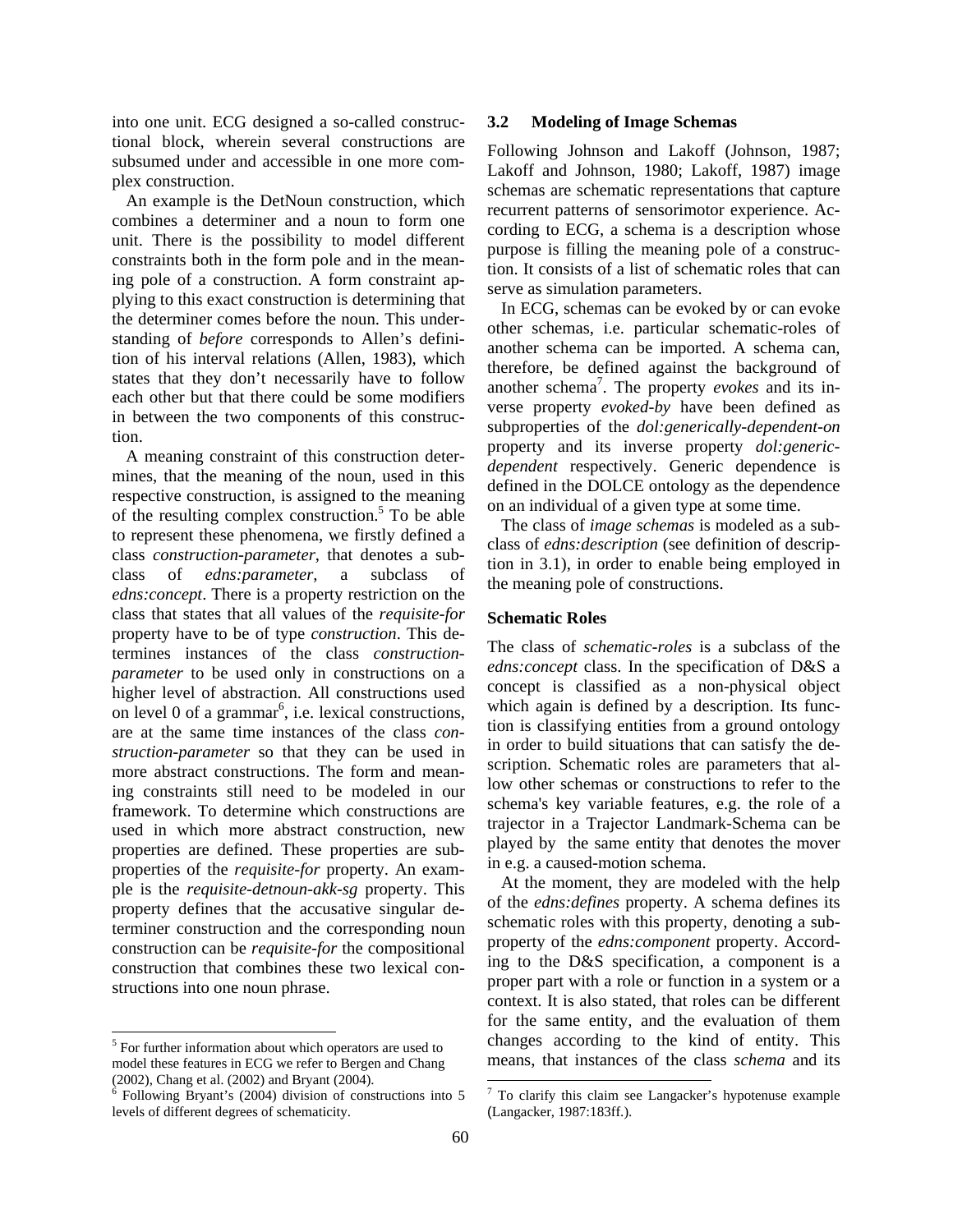subclasses can have instances of the class *schematic-role* as their components. The *schematicroles* class has to fulfil the necessary condition, that at least one of the values of the *edns:definedby* property is of type *schema*.

The domain of the *defines* property is a *description* (which can be our schemas) and its range is set to either *concepts* or *figures* (which are our schematic roles). The problem occurring hereby is that the roles cannot be filled by complete classes which is necessary in a lot of cases, since the parameters are not always filled with atomic values but possibly with whole classes of entities. Therefore, one could think about modeling schematic roles as properties, setting the domain on the corresponding *schema* class and the range on the corresponding class whose subclasses and instances can possibly fill its range.

### **3.3 Linguistic Information**

Since linguistic information as e.g. grammatical gender, its case, or the part-of-speech of a word is needed for analyzing natural language texts, this information has to be modeled, as well, in the ECtoloG. Therefore, we integrated the LingInfo model (Buitelaar et al., 2006) into the ECtoloG.

LingInfo constitutes an ontological model that provides other ontologies with linguistic information for different languages, momentarily for English, French, and German. Main objective of this ontology is to provide a mapping between ontological concepts and lexical items. That is, that the possibility is offered to assign linguistic information as e.g. the orthographic term, its grammatical gender, its part-of-speech, stem etc. to classes and properties. For our purposes, the LingInfo ontology had to be converted from RDFS into OWL-DL format and then integrated into the ECtoloG. For that reason, a new subclass of *owl:class* was defined: *ClassWithLingInfo*. Instances of this metaclass are linked through the *linginfo* property to *LingInfo* classes. The *LingInfo* class is used to associate a term, a language, and morphosyntactic information to classes from the ground ontology; e.g. a class *CafeConstruction*, which is an instance of *ClassWithLingInfo,* from an ontology proper, can be associated through the property *linginfo* with *Café*, an instance of the class *LingInfo*. Thus, the information that the term is *German*, its partof-speech is *noun* and its grammatical gender *neuter* is obtained.

Following this approach, our classes of lexical constructions were defined as subclasses of *ClassWithLingInfo,* being thereby provided with all the necessary linguistic information as defined above. The central challenge resulting from this approach is, that through the definition of a metaclass the ontological format is no longer OWL-DL but goes to OWL-Full which thwarts the employment of Description Logic reasoners. Reasoning will not stay computable and decidable. Future work will address this challenge by means of intertwining the LingInfo model with the ECtoloG grammar model in such a way, that the computational and inferential properties of OWL-DL remain unchallenged.

Another possibility could be obtaining linguistic information for lexical items through an external lexicon.

#### **4 The Web as a Corpus**

**The Seed Corpus** *C:* The primary corpus *C* in this work is the portion of the World Wide Web confined to web pages containing natural language texts on soccer. To extract natural language texts out of web documents automatically we are using wrapper agents that fulfil this job (see Porzel et al., 2006). Our first goal is to build a grammar that can deal with all occurring language phenomena – i.e. both holophrastic and compositional ones – contained in that corpus *C*.

**Corpus** *C':* Next step is the development of a corpus *C*', where  $C' = C + \varepsilon$  and  $\varepsilon$  is constituted by a set of new documents. This new corpus is not designed in an arbitrary manner. We search similar pages, adding add them to our original corpus *C*, as we expect the likelihood of still pretty good coverage together with some new constructions to be maximal, thereby enabling our incremental learning approach. The question emerging hereby is: what constitutes a similar web page? What, therefore, has to be explored are various similarity metrics, defining similarity in a concrete way and evaluate the results against human annotations (see Papineni et al., 2002).

#### **4.1 Similarity Metric**

To be able to answer the question which texts are actually similar, similarity needs to be defined precisely. Different approaches could be employed,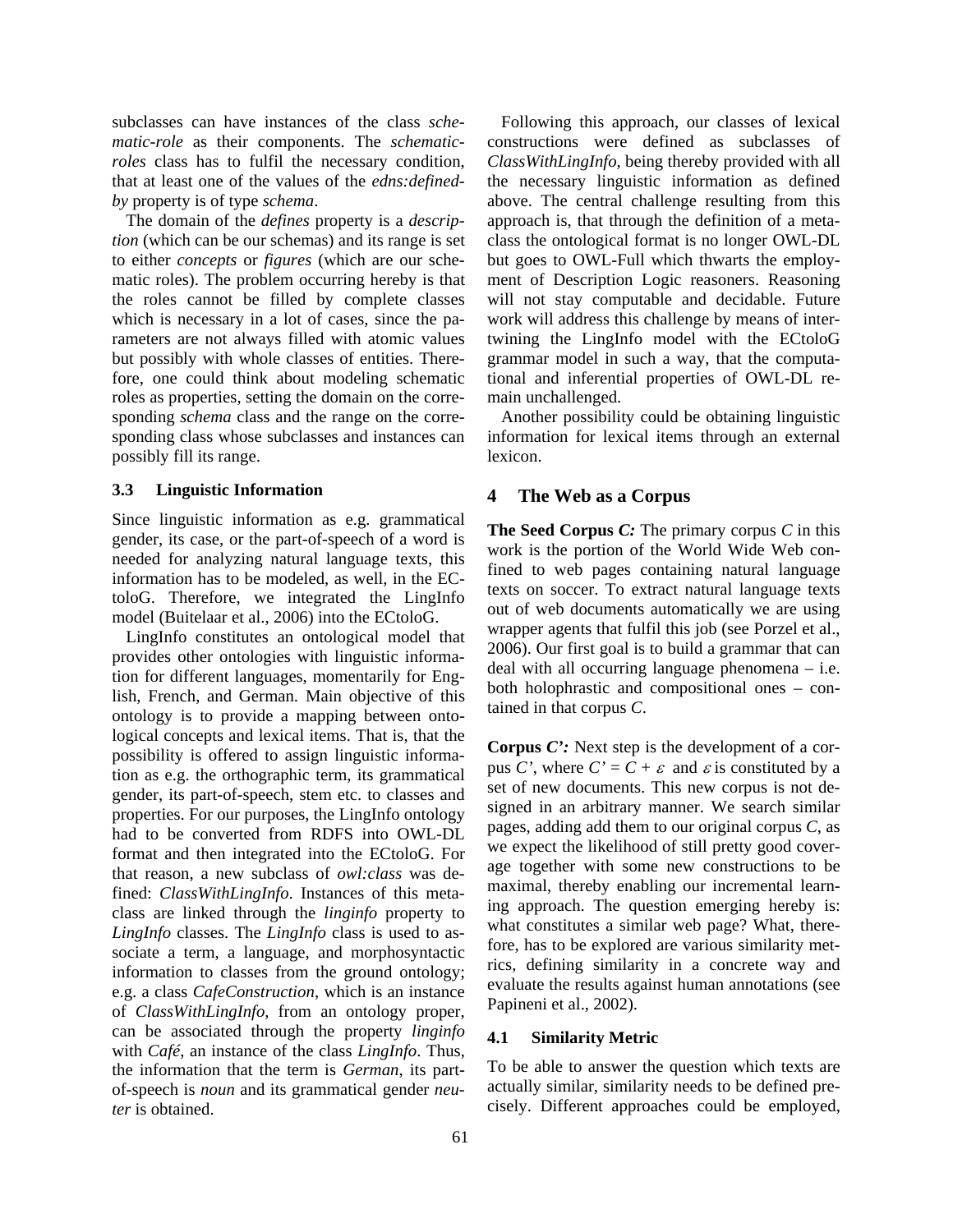i.e. regarding similarity in terms of syntactic or semantic phenomena or a combination of both. Since construction grammar makes no separation between syntax and semantics, phenomena that should be counted are both constructions and image schemas. As for holophrastic constructions this presents less of a challenge, we rather expect counting compositional ones being a 'tough cookie'.

To detect image schemas in natural text automatically, we seek to employ different methodologies, e.g. LSA (Kintsch and van Dijk, 1978), using synonym sets (Fellbaum, 1998) or other ontologies, which could assist in discovering the semantics of an unknown word with its corresponding schematic roles and the appropriate fillers. This or a similar methodology will be applied in the automatic acquisition process as well.

Another important point is that some terms, or some constructions, need to get a higher relevance factor than others, which will highly depend on context. Such a relevance factor can rank terms or constructions according to their importance in the respective text. Ranking functions that can be examined are, e.g., the TF/IDF function (e.g. Salton, 1989) or other so called *bag of words* approaches.

Term statistics in general is often used to determine a scalable measure of similarity between documents so it is said to be a good measure for topical closeness. Also part-of-speech statistics could be partly helpful in defining similarity of documents based on the ensuing type/token ratio.

The following five steps need to be executed in determining the similarity of two documents:

**Step 1:** Processing of the document D; analyzing the text and creating a list of all occurring words, constructions and/or image schemas. We assume that the best choice is counting constructions and corresponding image schemas, since they represent the semantics of the given text.

**Step 2:** Weighing of schemas and constructions

**Step 3:** Processing of the document D+1; executing of step 1 and 2 for this document.

**Step 4:** Comparing the documents; possibly adding synonyms of sources as e.g. WordNet (Fellbaum, 1998).

**Analysis of the New Corpus C':** The new corpus *C'* is analyzed, whereby the coverage results in coverage *A* of *C'* where:

 $A = 100\% - (\delta h + \delta c)$ 

δh denotes all the holophrastic phenomena and δc all compositional phenomena not observed in *C.*

# **5 Grammar Learning**

To generate a grammar that covers this new corpus *C'* different strategies have to be applied for holophrastic items δh which are lexical constructions in our approach and for compositional ones  $\delta c$  – meaning constructions on a higher level of abstraction as e.g. constructions that capture grammatical phenomena such as noun phrases or even whole sentences.

# **5.1 Learning Lexical Constructions**

Analogous to the fast mapping process (Carey, 1978) of learning new words based on exposure without additional training or feedback on the correctness of its meaning, we are employing a method of filling our ontology with whole paradigms of new terms $<sup>8</sup>$ , enabled through the model-</sup> ing of constructions described in 3.1. First step herein is employing a tool – Morphy (Lezius, 2002) – that enables morphological analysis and synthesis. The analysis of a term yields information about its stem, its part-of-speech, its case, its number, and its grammatical gender. This information can then easily be integrated automatically into the ECtoloG.

 As already mentioned in section 4.3, we are not only trying to automatically acquire the form pole of the constructions, but also its image schematic meaning, that means the network of the schemas that hierarchically form the meaning pole of such a term, applying ontology learning mechanisms (e.g. Loos, 2006) and methods similar to those described in section 4.3. Additionally, investigations are underway to connect the grammar learning framework proposed herein to a computer vision system that provides supplementary feedback con-

 $\overline{a}$ 

**Step 5:** Calculating the documents' similarity; defining a threshold up to which documents are considered as being similar. If a document is said to be similar, it is added to the corpus, which becomes the new corpus *C'*.

<sup>&</sup>lt;sup>8</sup> We are aware of the fact that fast mapping in humans is limited to color terms, shapes or texture terms, but are employing the method on other kinds of terms, nevertheless, since the grammar learning paradigm in our approach is still in its baby shoes.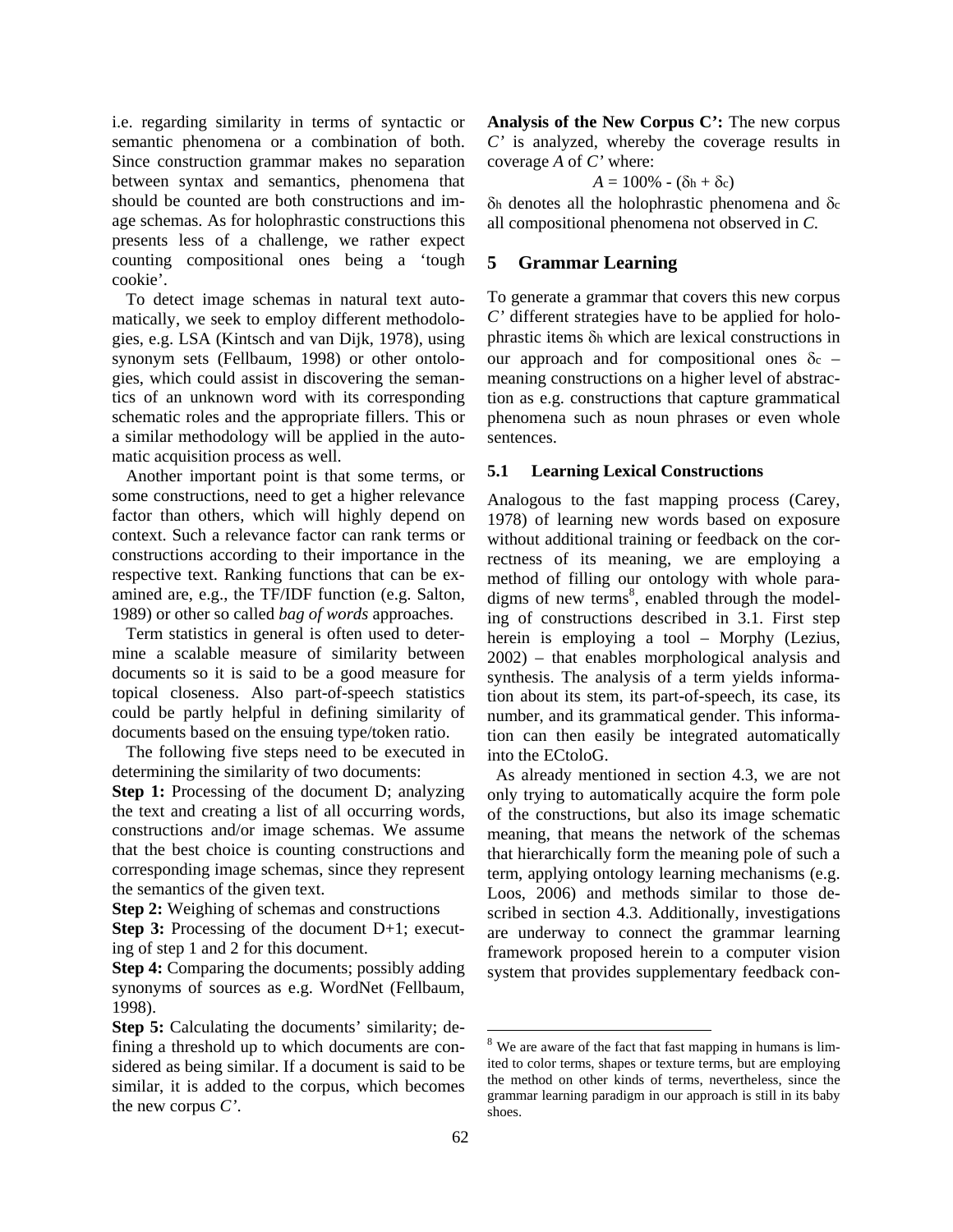cerning the hypothesized semantics of individual forms in the case of multi-media information.

#### **5.2 Learning Compositional Constructions**

Learning of compositional constructions still presents an issue which has not been accounted for, yet. What has already been proposed (Narayanan, inter alia) is that we have to assume a strong inductive bias and different learning algorithms, as e.g. some form of Bayesian learning or model merging (Stolcke, 1994) or reinforcement learning (Sutton and Barto, 1998).

 Another important step that has to be employed is the (re)organization of the so-called constructicon, i.e. our inventory of constructions and schemas. These need to be merged, split or maybe thrown out again, depending on their utility, similarity etc.

## **5.3 Ambiguity**

Currently the problem of ambiguity is solved by endowing the analyzer with a chart and employing the semantic density algorithm described in (Bryant, 2004). In the future probabilistic reasoning frameworks as proposed by (Narayanan and Jurafsky, 2005) in combination with ontology-based coherence measures as proposed by (Loos and Porzel, 2004) constitute promising approaches for handling problems of construal, whether it be on a pragmatic, semantic, syntactic or phonological level.

#### **6 Concluding Remarks**

In this paper we described our ongoing work in and thoughts on developing a grammar learning system based on a construction grammar formalism used in a question-answering system. We described necessary modules and presented first results and challenges in formalizing construction grammar. Furthermore, we pointed out our motivation for choosing construction grammar and the, therefore, resulting advantages. Then our approach and ideas of learning new linguistic phenomena, ranging from holophrastic constructions to compositional ones, were presented. What should be kept in mind is that our grammar model has to be strongly adaptable to language phenomena, as e.g. language variation and change, maps, metaphors, or mental spaces.

 Evaluations in the light of the precision/coverage trade-off still present an enormous challenge (as with all adaptive and learning systems). In the future we will examine the feasibility of adapting ontology evaluating frameworks, as e.g. proposed by Porzel and Malaka (2005) for the task of grammar learning. We hope that future evaluations will show that our resulting system and, therefore, its grammar will be robust and adaptable enough to be worth being called 'Grammar Right'.

## **References**

- Allen, J.F. 1983. Maintaining Knowledge about Temporal Intervals. *Communications of the ACM, 26(11)*.
- Bergen, B. and Chang, N. 2002. Simulation-Based Language Understanding in Embodied Construction Grammar. ICSI TR-02-004, Berkeley, CA, USA.
- Bryant, J. 2004. Recovering coherent interpretations using semantic integration of partial parses. *Proceedings of the 3rd ROMAND workshop*, Geneva, Switzerland.
- Buitelaar, P., Declerck, T., Frank, A., Racioppa, S., Kiesel, M., Sintek, M., Engel, M., Romanelli, M., Sonntag, D., Loos, B., Micelli, V., Porzel, R. and Cimiano, P. 2006. LingInfo: Design and Applications of a Model for the Integration of Linguistic Information in Ontologies. *Proceedings of OntoLex 2006*. In Press. Genoa, Italy.
- Bybee, J. 1998. A functionalist approach to grammar and its evolution. *Evolution of Communication 2(2)*.
- Carey, S. 1978. The child as word-learner. *Linguistic theory and psychological reality*. MIT Press, Cambridge, MA.
- Chang, N., Feldman, J., Porzel, R. and Sanders, K. 2002. Scaling Cognitive Linguistics: Formalisms for Language Understanding. *Proceedings of the 1st ScaNaLU Workshop*, Heidelberg, Germany.
- Chomsky, N. 1965. *Aspects of the theory of syntax*. MIT Press. Cambridge, Mass.
- Croft, W. To appear. Logical and typological arguments for Radical Construction Grammar. *Construction Grammar(s): Cognitive and cross-language dimensions (Constructional approaches to Language, 1)*. John Benjamins, Amsterdam.
- Diessel, H. 2004. The Acquisition of Complex Sentences. *Cambridge Studies in Linguistics (105)*. Cambridge University Press, Cambridge.
- EDU: *Even Deeper Understanding* http://www.emldevelopment.de/english/research/edu/index.php (last access: 31/03/06).